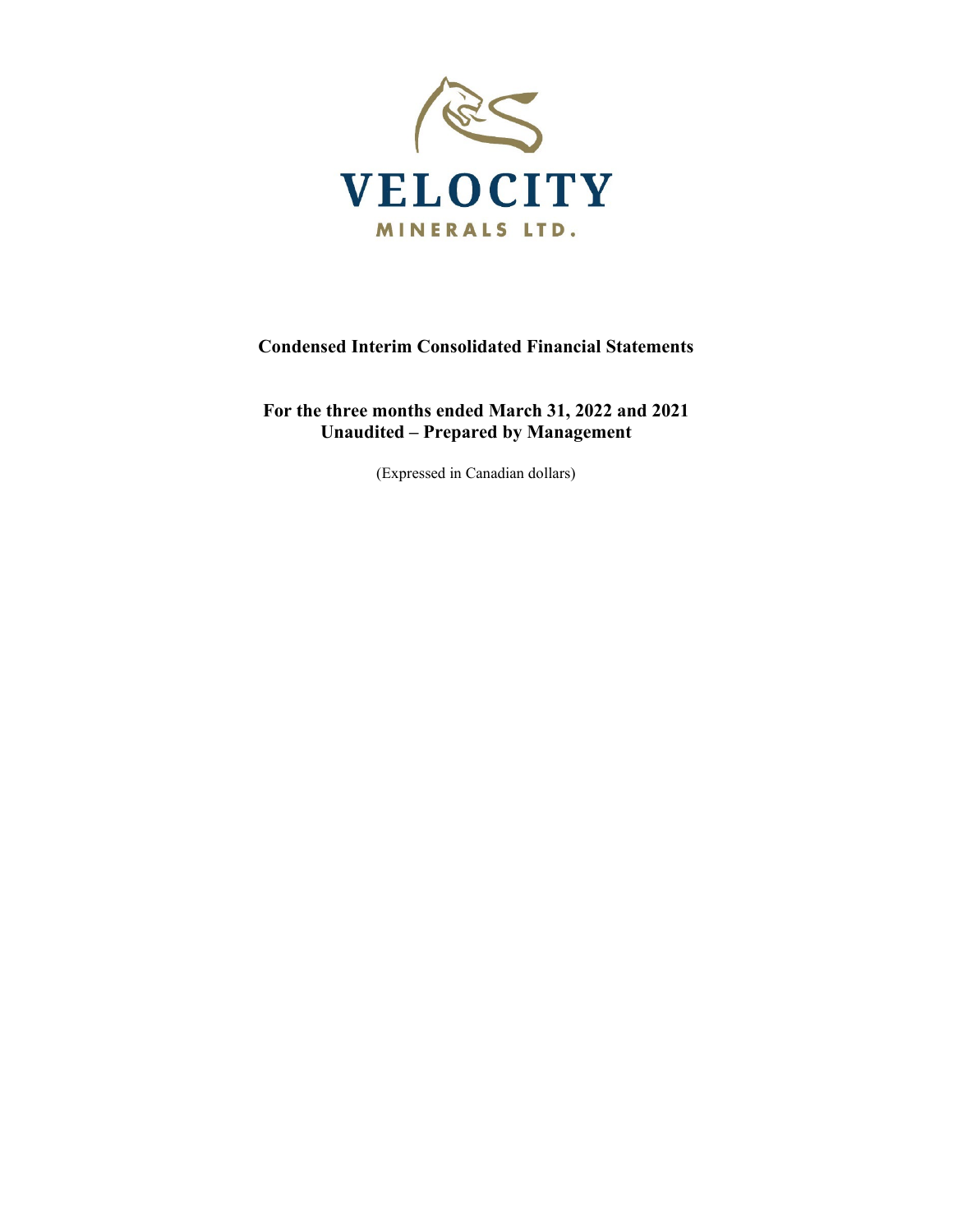#### **INDEX Page**

| <b>Notes to Condensed Interim Consolidated Financial Statements</b>          | $5-13$ |
|------------------------------------------------------------------------------|--------|
| Condensed Interim Consolidated Statements of Cash Flows                      |        |
| Condensed Interim Consolidated Statements of Changes in Shareholders' Equity | 3      |
| Condensed Interim Consolidated Statements of Loss and Comprehensive Loss     | 2      |
| Condensed Interim Consolidated Statements of Financial Position              |        |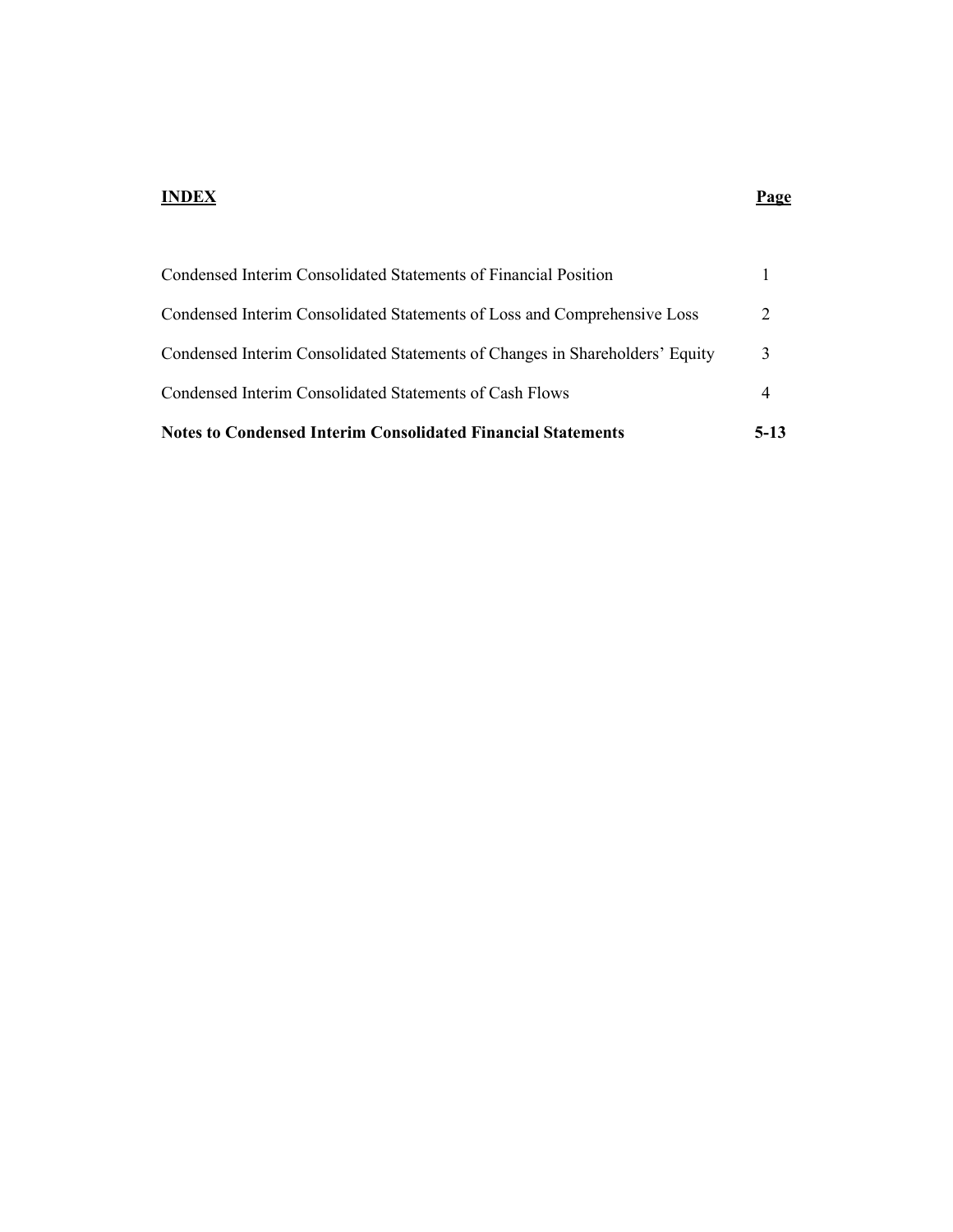# **VELOCITY MINERALS LTD.** CONDENSED INTERIM CONSOLIDATED STATEMENTS OF FINANCIAL POSITION (Expressed in Canadian dollars)

 $\frac{1}{\sqrt{2}}$ 

|                                                                            | March 31,                 | December 31,    |
|----------------------------------------------------------------------------|---------------------------|-----------------|
|                                                                            | 2022                      | 2021            |
| <b>ASSETS</b>                                                              |                           |                 |
| Current                                                                    |                           |                 |
| Cash and cash equivalents                                                  | \$3,819,726               | \$4,676,562     |
| Receivables (Note 3)                                                       | 252,006                   | 303,006         |
| Prepaid expenses                                                           | 148,089                   | 53,667          |
|                                                                            | 4,219,821                 | 5,033,235       |
| Property and equipment                                                     | 224,088                   | 244,223         |
| <b>Exploration and evaluation assets (Note 4)</b>                          | 23,516,559                | 23,203,534      |
|                                                                            | $\mathbf S$<br>27,960,468 | 28,480,992<br>S |
|                                                                            |                           |                 |
| <b>LIABILITIES AND EQUITY</b>                                              |                           |                 |
| <b>Current</b>                                                             |                           |                 |
| Trade and other payables (Note 8)                                          | $\mathbf S$<br>429,968    | \$<br>368,479   |
| Lease liabilities, current                                                 | 53,555                    | 61,147          |
|                                                                            | 483,523                   | 429,626         |
| Lease liabilities, long term                                               | 36,714                    | 44,776          |
|                                                                            | 520,237                   | 474,402         |
| Shareholders' equity                                                       |                           |                 |
| Share capital (Note 6)                                                     | 40,309,367                | 40,309,367      |
| Reserves (Note 6)                                                          | 1,767,467                 | 1,711,765       |
| Deficit                                                                    | (19, 130, 367)            | (18, 473, 479)  |
|                                                                            | 22,946,467                | 23,547,653      |
| Non-controlling interest (Note 7)                                          | 4,493,764                 | 4,458,937       |
|                                                                            | 27,440,231                | 28,006,590      |
|                                                                            | 27,960,468<br>\$          | 28,480,992<br>S |
| Nature and continuance of operations (Note 1)<br>Subsequent event (Note 6) |                           |                 |
| On behalf of the Board on May 20, 2022                                     |                           |                 |
| "Keith Henderson"<br>Director                                              | "Michael Hoffman"         | Director        |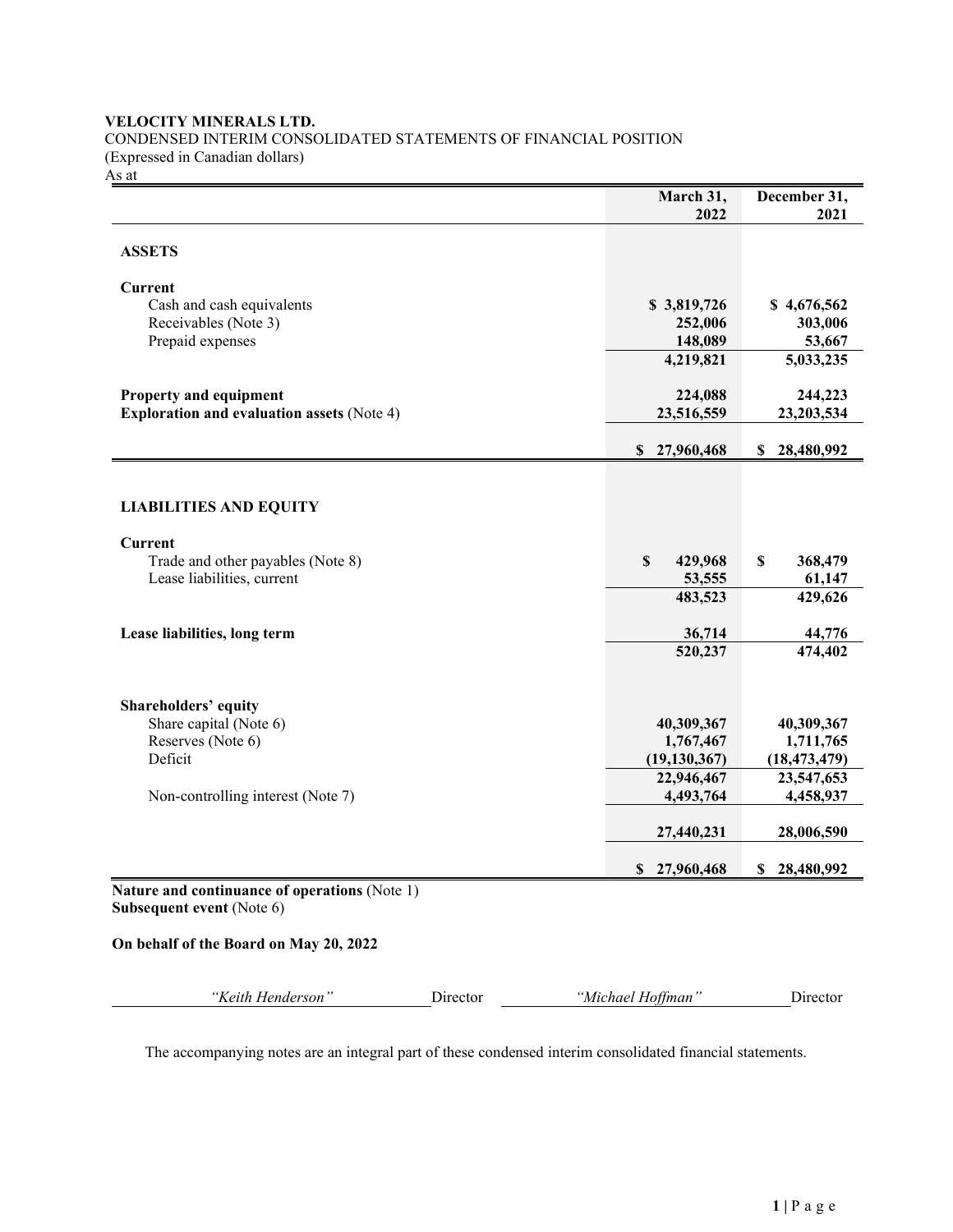# **VELOCITY MINERALS LTD.**

CONDENSED INTERIM CONSOLIDATED STATEMENTS OF LOSS AND COMPREHENSIVE LOSS (Expressed in Canadian dollars)

|                                                      | Three months<br>ended March 31,<br>2022 | Three months<br>ended March 31,<br>2021 |
|------------------------------------------------------|-----------------------------------------|-----------------------------------------|
| <b>EXPENSES</b>                                      |                                         |                                         |
| Consulting                                           | \$<br>9,038                             | \$<br>9,866                             |
| Investor relations                                   | 19,535                                  | 34,435                                  |
| Office                                               | 56,984                                  | 32,432                                  |
| Professional fees                                    | 58,336                                  | 48,880                                  |
| Property investigation (Note 8)                      | 163,275                                 | 36,701                                  |
| Regulatory and transfer agent fees                   | 17,874                                  | 22,588                                  |
| Salaries and benefits (Note 8)                       | 269,684                                 | 200,113                                 |
| Share-based compensation (Note 6 and 8)              | 29,402                                  | 25,056                                  |
| Travel                                               | 19,425                                  | 21,106                                  |
|                                                      | (643, 553)                              | (431, 177)                              |
| <b>OTHER INCOME (EXPENSES)</b>                       |                                         |                                         |
| Accretion expense (Note 5)                           |                                         | (49, 294)                               |
| Foreign exchange loss                                | (31,004)                                | (100, 963)                              |
| Interest expense (Note 5)                            | (754)                                   | (100, 536)                              |
| Interest income                                      | 3,807                                   | 7,815                                   |
| Other expense                                        | (11, 448)                               |                                         |
|                                                      | (39, 399)                               | (242, 978)                              |
| <b>LOSS AND COMPREHENSIVE LOSS FOR THE PERIOD</b>    | (682, 952)                              | (674, 155)                              |
| Loss and comprehensive loss attributable to:         |                                         |                                         |
| Owners of the Company                                | (656, 888)                              | (622, 612)                              |
| Non-controlling interest                             | (26,064)                                | (51, 543)                               |
|                                                      | (682, 952)                              | (674, 155)                              |
| Loss per common share                                |                                         |                                         |
| -Basic and diluted                                   | \$<br>(0.00)                            | \$<br>(0.00)                            |
| Weighted average number of common shares outstanding |                                         |                                         |
| -Basic and diluted                                   | 160,278,919                             | 137,071,806                             |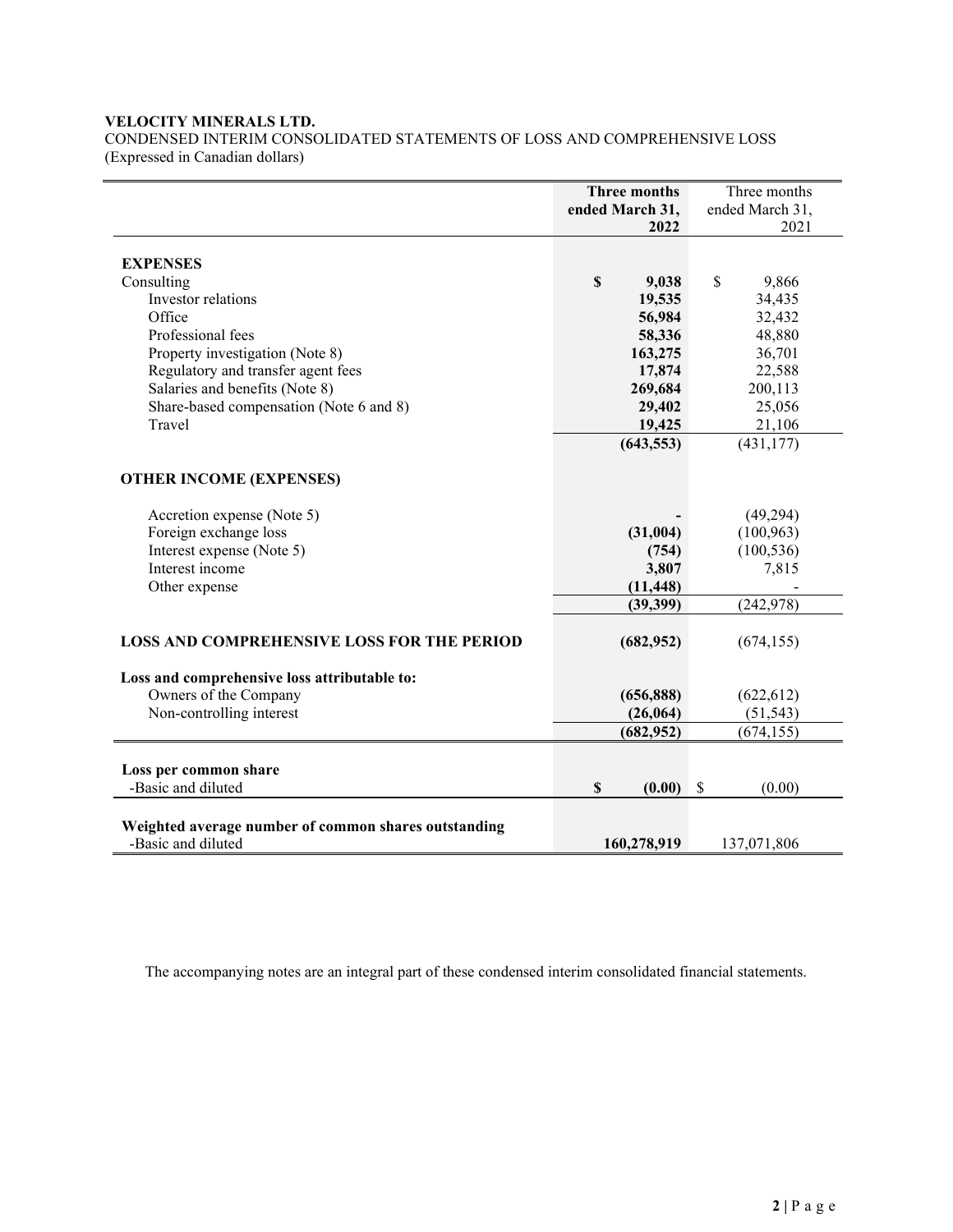# **VELOCITY MINERALS LTD.**

CONDENSED INTERIM CONSOLIDATED STATEMENT OF CHANGES IN SHAREHOLDERS' EQUITY (Expressed in Canadian dollars)

|                                                                                                                                                                                                                                                                         | Share capital                                     |   |                                               |              |                                                |              | <b>Equity</b>                               |    |                                   |   |                            |                                                                                  |
|-------------------------------------------------------------------------------------------------------------------------------------------------------------------------------------------------------------------------------------------------------------------------|---------------------------------------------------|---|-----------------------------------------------|--------------|------------------------------------------------|--------------|---------------------------------------------|----|-----------------------------------|---|----------------------------|----------------------------------------------------------------------------------|
|                                                                                                                                                                                                                                                                         | Number of<br>common shares                        |   | Amount                                        |              | <b>Reserves</b>                                |              | component<br>of<br>convertible<br>debenture |    | Non-<br>controlling<br>interest   |   | <b>Deficit</b>             | Total                                                                            |
| Balance, December 31, 2020                                                                                                                                                                                                                                              | 135,374,015                                       | S | 33,738,027                                    | S            | 1,601,716                                      | S            | 1,106,812                                   | S  | 3,365,289                         | S | (15,983,513)               | 23,828,331                                                                       |
| Shares issued on conversion of<br>debentures – principal and interest<br>Stock option exercises<br>Warrant exercises<br>Share-based compensation<br>Change in net assets of Tintyava<br><b>Exploration AD</b><br>Loss and comprehensive loss<br>Balance, March 31, 2021 | 21, 211, 136<br>775,000<br>294,384<br>157,654,535 |   | 5,574,477<br>347,365<br>124,620<br>39,784,489 | \$.          | (125, 865)<br>(23, 533)<br>38,111<br>1,490,429 | S            | (1,106,812)<br>$-$                          | -S | 849,918<br>(51, 543)<br>4,163,664 | S | (622, 612)<br>(16,606,125) | 4,467,665<br>221,500<br>101,087<br>38,111<br>849,918<br>(674, 155)<br>28,832,457 |
|                                                                                                                                                                                                                                                                         |                                                   |   |                                               |              |                                                |              |                                             |    |                                   |   |                            |                                                                                  |
| Balance, December 31, 2021<br>Share-based compensation<br>Change in net assets of Tintyava<br><b>Exploration AD</b>                                                                                                                                                     | 160,278,919                                       |   | 40,309,367                                    | $\mathbf{s}$ | 1,711,765<br>55,702                            | $\mathbf{s}$ | $\overline{\phantom{0}}$                    | S  | 4,458,937<br>60,891               | S | (18, 473, 479)             | 28,006,590<br>55,702<br>60,891                                                   |
| Loss and comprehensive loss                                                                                                                                                                                                                                             |                                                   |   |                                               |              |                                                |              |                                             |    | (26,064)                          |   | (656, 888)                 | (682,952)                                                                        |
| Balance, March 31, 2022                                                                                                                                                                                                                                                 | 160,278,919                                       |   | 40,309,367                                    |              | 1,767,467                                      | S            | $\overline{\phantom{0}}$                    | S  | 4,493,764                         | S | (19, 130, 367)             | 27,440,231                                                                       |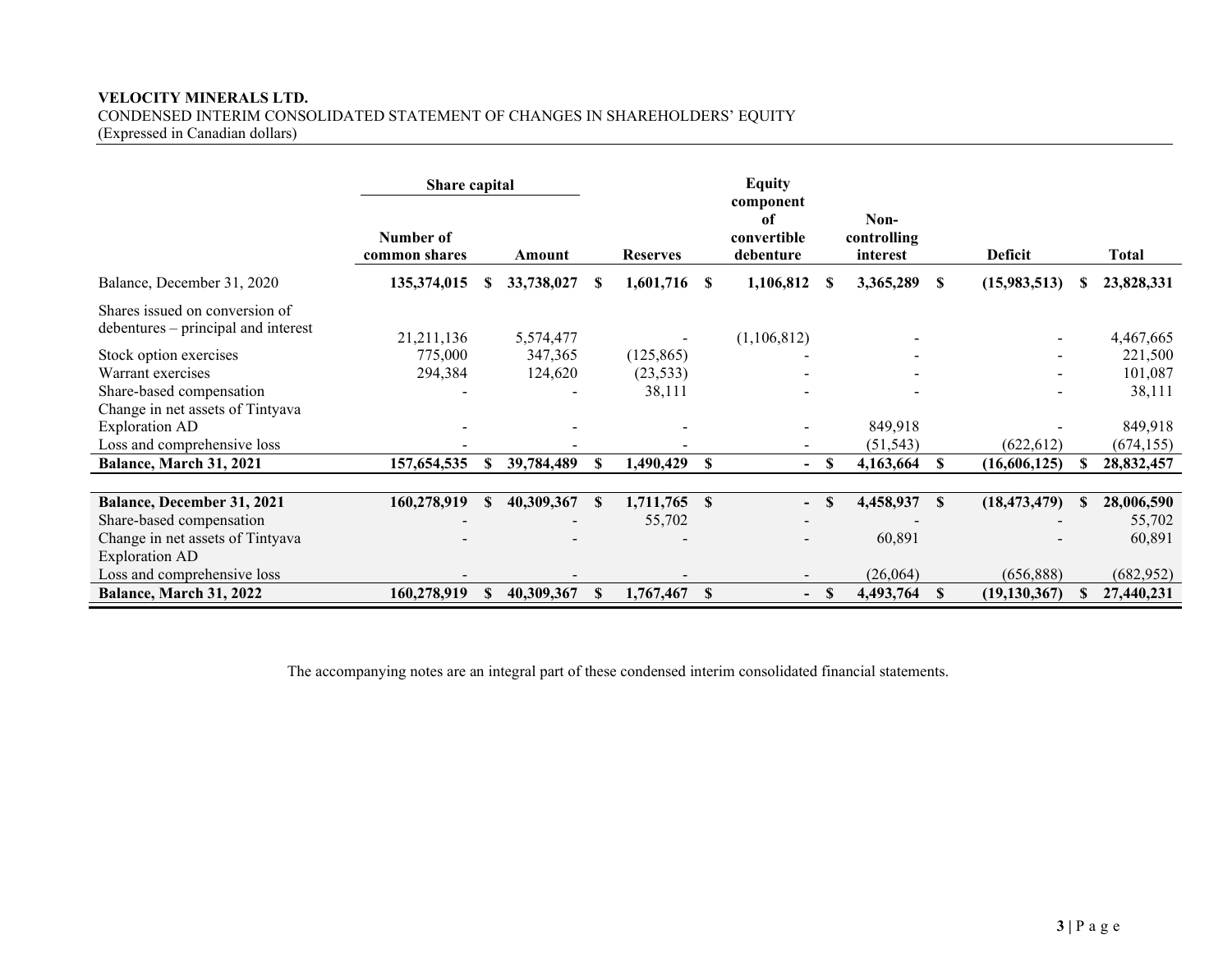# **VELOCITY MINERALS LTD.**  CONDENSED INTERIM CONSOLIDATED STATEMENTS OF CASH FLOWS

(Expressed in Canadian dollars)

|                                                                                            | <b>Three months</b><br>ended March 31,<br>2022 | Three months<br>ended March 31,<br>2021 |
|--------------------------------------------------------------------------------------------|------------------------------------------------|-----------------------------------------|
|                                                                                            |                                                |                                         |
| <b>CASH FLOWS FROM OPERATING ACTIVITIES</b>                                                |                                                |                                         |
| Loss for the period                                                                        | S<br>(682, 952)                                | \$<br>(674, 155)                        |
| Adjustments for:                                                                           |                                                |                                         |
| Accretion expense                                                                          |                                                | 49,294                                  |
| Interest expense, non-cash                                                                 |                                                | 100,536                                 |
| Share-based compensation                                                                   | 29,402                                         | 25,056                                  |
| Interest paid on leases                                                                    | 739                                            | 2,075                                   |
| Interest income                                                                            | (3,807)                                        | (7, 815)                                |
| Changes in non-cash working capital items:                                                 |                                                |                                         |
| Receivables                                                                                | 51,000                                         | 19,566                                  |
| Prepaid expenses                                                                           | (94, 422)                                      | 68,839                                  |
| Trade and other payables                                                                   | 69,673                                         | (102, 808)                              |
| Net cash used in operating activities                                                      | (630, 367)                                     | (519, 412)                              |
| <b>CASH FLOWS FROM FINANCING ACTIVITIES</b><br>Net proceeds from issuance of common shares |                                                | 322,587                                 |
| Non-controlling interest $-$ equity contributions                                          | 60,891                                         | 849,918                                 |
| Lease payments                                                                             | (12, 733)                                      | (13,667)                                |
| Net cash provided by financing activities                                                  | 48,158                                         | 1,158,838                               |
| <b>CASH FLOWS FROM INVESTING ACTIVITIES</b>                                                |                                                |                                         |
| Acquisition of property and equipment                                                      | (4, 732)                                       | (59,299)                                |
| Exploration and evaluation assets                                                          | (273, 702)                                     | (1,609,335)                             |
| Interest received                                                                          | 3,807                                          | 6,564                                   |
| Net cash used in investing activities                                                      | (274, 627)                                     | (1,662,070)                             |
| Change in cash and cash equivalents during the period                                      | (856, 836)                                     | (1,022,644)                             |
| Cash and cash equivalents, beginning of period                                             | 4,676,562                                      | 10,543,821                              |
| Cash and cash equivalents, end of period                                                   | <b>S</b><br>3,819,726                          | S<br>9,521,177                          |
|                                                                                            |                                                |                                         |
| Cash                                                                                       | $\boldsymbol{\mathsf{S}}$<br>725,059           | 4,721,947<br>\$                         |
| <b>Cash equivalents</b>                                                                    | 3,018,267                                      | 4,700,000                               |
| <b>Restricted cash</b>                                                                     | 76,400                                         | 99,230                                  |
|                                                                                            | S<br>3,819,726                                 | \$9,521,177                             |

**Supplemental disclosure with respect to cash flows** (Note 9)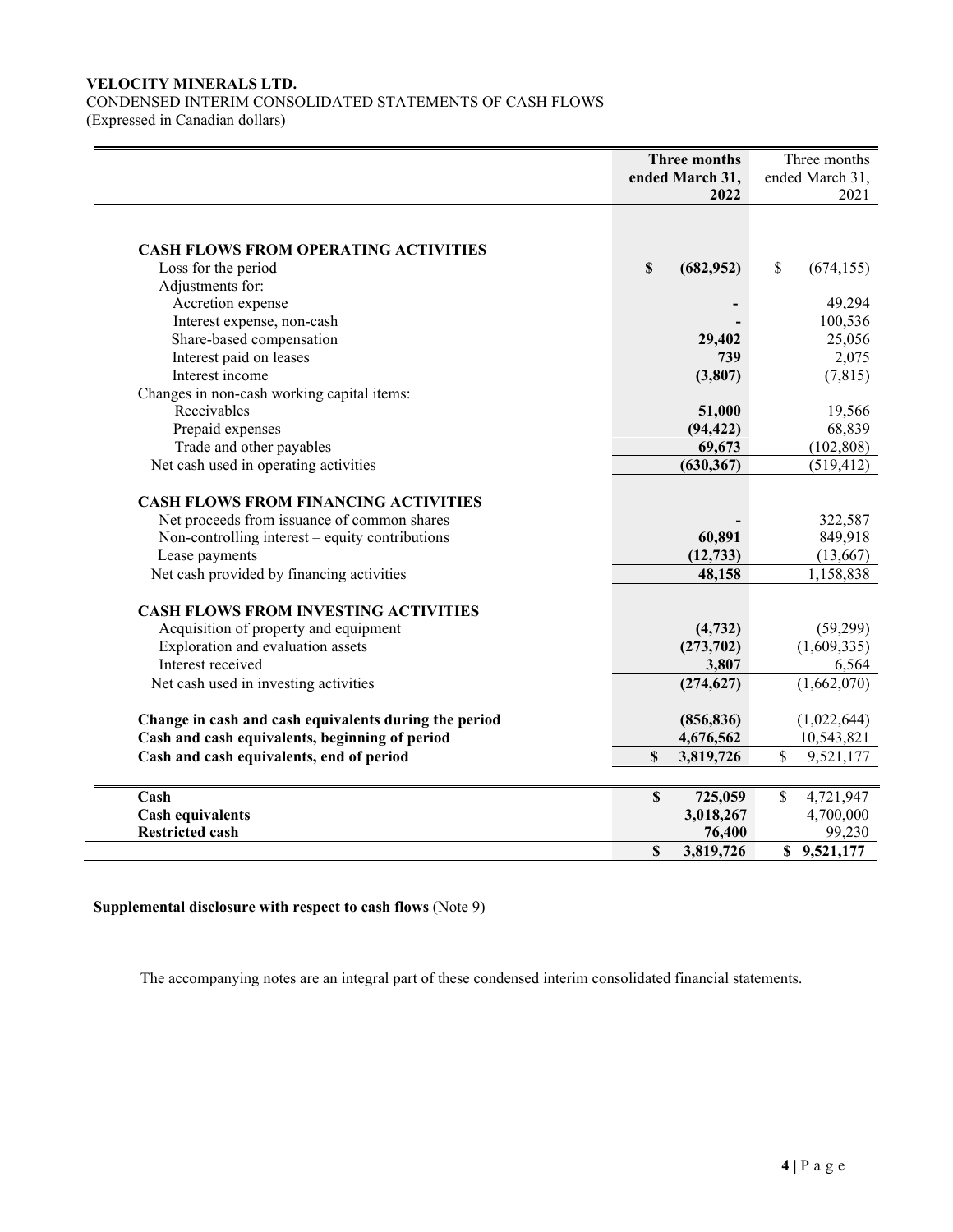# **1. NATURE AND CONTINUANCE OF OPERATIONS**

Velocity Minerals Ltd. ("Velocity" or, the "Company") was incorporated under the laws of the province of Alberta on September 22, 2000 and was continued into British Columbia on December 2, 2004. The head office and principal address of the Company is Suite 890 - 999 West Hastings Street, Vancouver, BC V7L 2B3. The common shares of the Company trade on the TSX Venture Exchange ("TSX-V") with the symbol "VLC.V" as well as on the OTCQB Venture Market under the symbol "VLCJF". The Company is in the business of acquiring, exploring, and evaluating mineral resource properties in Bulgaria.

The Company is in the process of exploring its mineral resource properties and evaluating new properties for potential acquisition. The Company has determined that it has one mineral reserve but has not yet determined whether its other properties contain reserves that are economically recoverable. The recoverability of the amounts shown for exploration and evaluation assets are dependent upon the existence of economically recoverable reserves, the ability of the Company to obtain necessary financing to complete the development of those reserves, and upon future profitable production.

As at March 31, 2022, the Company has working capital of \$3,736,298 (December 31, 2021 - \$4,603,609), including restricted cash of \$76,400 (December 31, 2021 - \$61,592) and an accumulated deficit of \$19,130,367 (December 31, 2021 - \$18,473,479). The Company expects to incur further losses in the development of its business. The Company's ability to continue its operations and to realize its assets at their carrying values is dependent upon obtaining additional financing to successfully explore and evaluate its mineral properties and, ultimately, to achieve profitable operations. Management estimates that the Company will be able to meet its obligations and to sustain operations for at least the next twelve months.

These consolidated financial statements have been prepared based on accounting principles applicable to a going concern which assumes the Company will be able to realize its assets and discharge its liabilities in the normal courses of business rather than through a process of forced liquidation. These consolidated financial statements do not include any adjustments relating to the recoverability and classification of recorded asset and amounts and classification of liabilities that might be necessary should the Company be unable to continue as a going concern.

# **2. BASIS OF PREPARATION**

#### **Statement of compliance**

These condensed interim consolidated financial statements have been prepared in accordance with International Financial Reporting Standards ("IFRS") as issued by the International Accounting Standards Board ("IASB") applicable to the preparation of interim financial statements, including International Accounting Standard ("IAS") 34, "Interim Financial Reporting".

# **Basis of presentation**

The condensed interim consolidated financial statements do not include all the information and disclosures required in the annual financial statements and should be read in conjunction with the Company's audited consolidated financial statements for the year ended December 31, 2021. In the opinion of management, all adjustments considered necessary for fair presentation of the Company's financial position, results of operations and cash flows for the three months ended and as at March 31, 2022 and 2021 have been included. Operating results for the three-month period ended March 31, 2022 are not necessarily indicative of the results that may be expected for the year ending December 31, 2022.

These consolidated financial statements have been prepared on a historical cost basis except for certain financial instruments measured at fair value. In addition, these consolidated financial statements have been prepared using the accrual basis of accounting, except for cash flow information.

The functional currency and presentation currency of the Company and its subsidiaries is the Canadian dollar.

Certain comparative figures have been reclassified to conform with presentation adopted for the current period.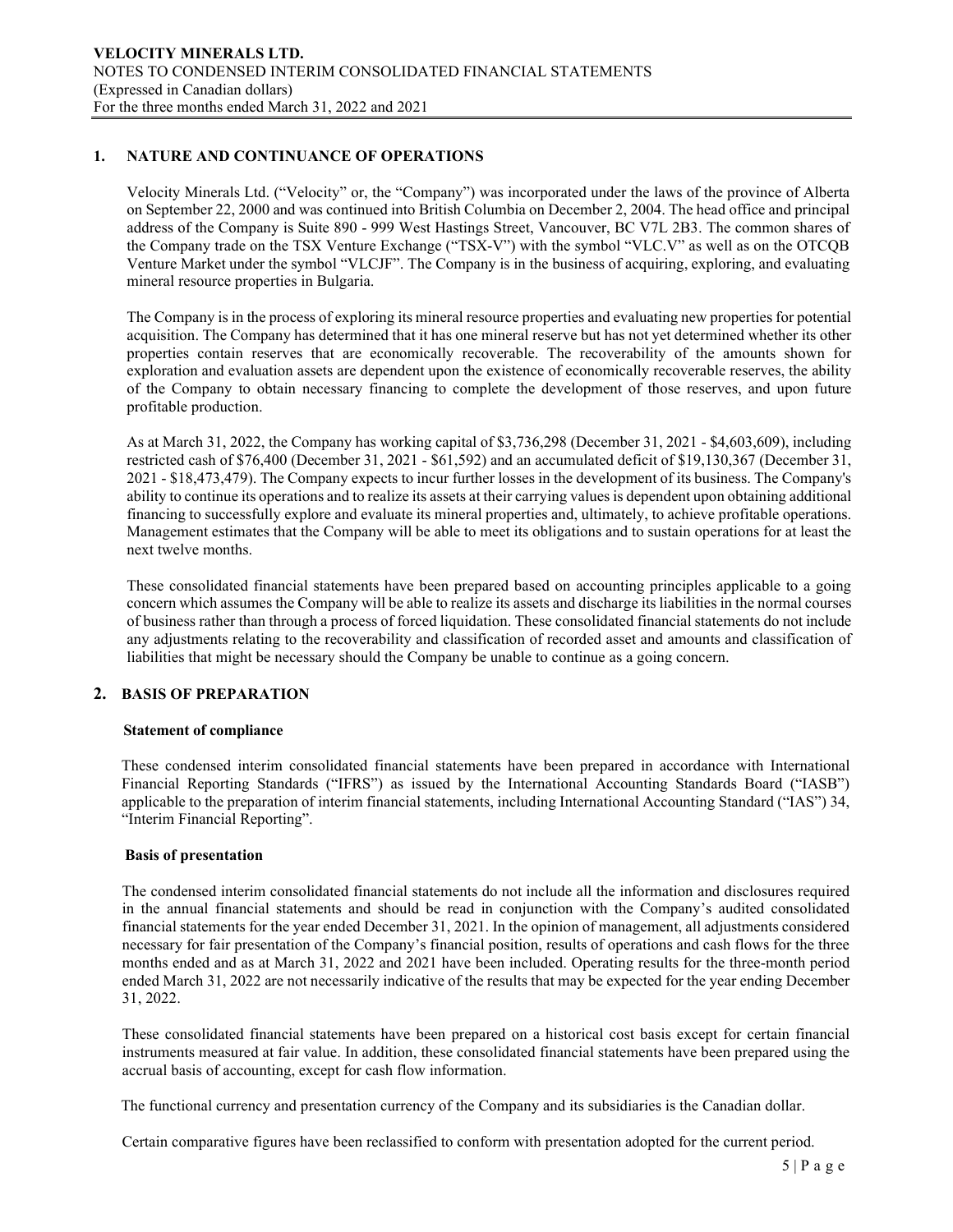#### **2. BASIS OF PREPARATION** (cont'd…)

#### **Basis of consolidation**

These consolidated financial statements represent the results of the Company and its subsidiaries. Amounts are reported in Canadian dollars, unless otherwise indicated.

| Subsidiary                                         | Location | <b>Ownership Interest</b> |
|----------------------------------------------------|----------|---------------------------|
| Velocity Exploration Ltd. ("Velocity Exploration") | Canada   | 100%                      |
| Kibela Minerals AD ("Kibela")                      | Bulgaria | 100%                      |
| Kabiri Minerals EOOD ("Kabiri")                    | Bulgaria | 100%                      |
| Tintyava Exploration AD ("Tintyava")               | Bulgaria | 70%                       |
| Tintyava AgriBio EOOD ("Tintyava AgriBio")         | Bulgaria | 70%                       |
| Tethyan Exploration EOOD ("Tethyan")               | Bulgaria | 100%                      |
| Balkan Minerals Development EOOD ("BMD")           | Bulgaria | 100%                      |
| Velocity Minerals Holdings Ltd.                    | Malta    | 100%                      |
| Velocity Minerals Malta Ltd.                       | Malta    | 100%                      |

The Company established its subsidiary Tethyan in 2020 and Tintyava AgriBio in 2021; effective March 2, 2021, the Company acquired 100% of BMD, which holds the exploration and evaluation permit for Iglika property (Note 4 (d)). Velocity Minerals Holding Ltd, and Velocity Minerals Malta Ltd. were wound up on February 10, 2022.

The Company consolidates its subsidiaries on the basis that it controls the subsidiaries through its ability to govern their financial and operating policies. The Company attributes total comprehensive loss of subsidiaries between the owners of the parent and the non-controlling interests based on their respective ownership interests.

Control exists when the Company has the power, directly or indirectly, to govern the financial and operating policies of an entity to obtain benefits from its activities. The financial statements of subsidiaries are included in the consolidated financial statements from the date that control commences until the date that control ceases. All intercompany transactions and balances have been eliminated.

Non-controlling interests are measured initially at their proportionate share of the acquiree's identifiable net assets at the date of acquisition. Changes in the Company's interest in a subsidiary that do not result in a loss of control are accounted for as equity transactions.

#### **Significant accounting policies**

The accounting policies followed in these condensed interim consolidated financial statements are the same as those applied in the Company's most recent audited consolidated financial statements for the years ended December 31, 2021 and 2020.

#### **Significant accounting judgments, estimates and assumptions**

Estimates and judgments and are based on management's experience and other factors, including expectations about future events that are believed to be reasonable under the circumstances. The preparation of financial statements requires management to make judgments, estimates and assumptions that affect the application of policies and reported amounts of assets and liabilities, profit and expenses. The estimates and associated assumptions are continuously evaluated and are based on historical experience and various other factors that are believed to be reasonable under the circumstances. Actual results may differ from these estimates. In preparing these condensed interim consolidated financial statements, the significant judgments made by management in applying the Company's accounting policies and the key sources of estimation uncertainty were the same as those applied to the audited consolidated financial statements for the year ended December 31, 2021.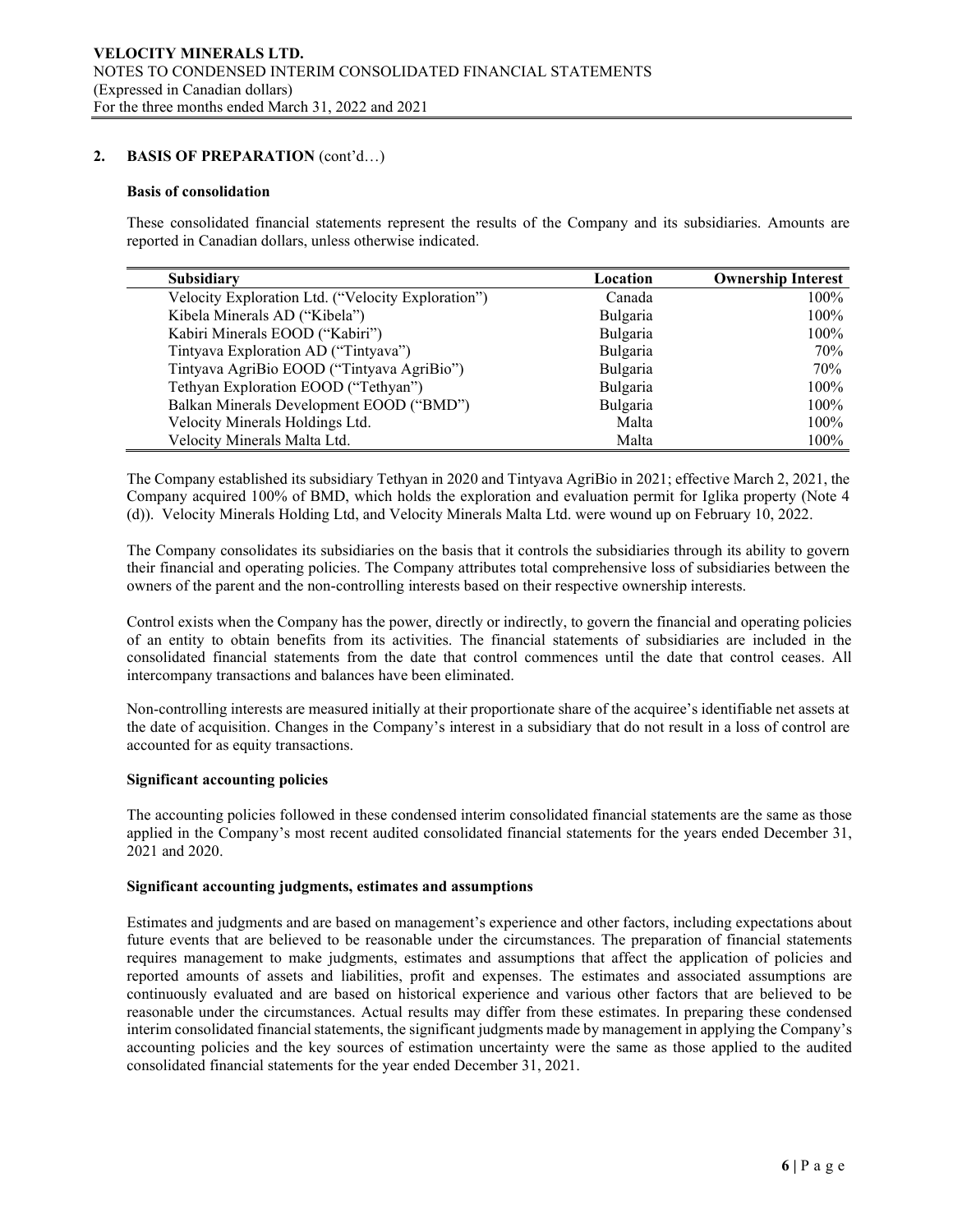# **3. RECEIVABLES**

|                              |         | March 31, 2022 December 31, 2021 |         |
|------------------------------|---------|----------------------------------|---------|
| Trade receivables            |         |                                  | 819     |
| Value added taxes receivable | 252,006 |                                  | 302.187 |
| Total                        | 252,006 |                                  | 303,006 |

# **4. EXPLORATION AND EVALUATION ASSETS**

Title to exploration and evaluation assets involves certain inherent risks due to the difficulties of determining the validity of certain claims as well as the potential for problems arising from the frequently ambiguous conveyancing history characteristic of many exploration and evaluation assets. The Company has investigated title to all its exploration and evaluation assets and, to the best of its knowledge, title to all of its properties are in good standing.

#### a) Tintyava Property – Bulgaria

On July 19, 2017, the Company, through its subsidiary Kibela, entered into an Option Agreement whereby the Company was been granted an option by Gorubso-Kardzhali AD ("Gorubso") to acquire an undivided 70% legal and beneficial interest in Tintyava, an entity owned by Gorubso that holds a 100% interest in a prospecting and exploration permit (the "Option") located in south-eastern Bulgaria (the "Tintyava Option").

For the Company to exercise the Tintyava Option, it had to make the payment of a tender fee of 360,000 BGN (\$266,760) to the Ministry of Energy of the Republic of Bulgaria and deliver an NI 43-101 preliminary economic assessment on the Tintyava Property. During 2019, the Company met the obligations of the Option Agreement and exercised its option to acquire an undivided 70% interest in the Tintyava property. As a result, on March 1, 2019, shares of Tintyava, representing 70% ownership by the Company, were registered in the name of Kibela.

The change in control was recorded as an asset acquisition, and on consolidation, the Company's investment in Tintyava is eliminated. On consolidation, the carrying value of the net assets of Tintyava are combined with the accounts of the Company.

#### b) Nadezhda Property – Bulgaria

On March 5, 2019, the Company entered into an option agreement for the Nadezhda project, which is centered on the Makedontsi deposit. Under the terms of the option agreement, the Company can earn a 70% interest in the Nadezhda project by delivering certain data and reports including a mineral resource estimate prepared under National Instrument 43-101 of the Canadian Securities Administrators. The term of the option agreement is six years.

On November 16, 2021, the Company announced that it had met its obligation under the option agreement and had exercised its option and is deemed to have earned a 70% interest in the Nadezhda project and to be in joint venture with Gorubso for the further development of the Nadezhda project. As at March 31, 2022 the joint venture entity had not been formed.

# c) Momchil Property – Bulgaria

On March 5, 2019, the Company entered into an option agreement for the Momchil project, which is centered on the Obichnik deposit. Under the terms of the option agreement, the Company can earn a 70% interest in the Momchil project by delivering certain data and reports including a mineral resource estimate prepared under National Instrument 43-101 of the Canadian Securities Administrators. The term of the agreement is six years.

On June 23, 2021, the Company announced that it had met its obligation under the option agreement and had exercised its option and is deemed to have earned a 70% interest in the Momchil project and to be in joint venture with Gorubso for the further development of the Momchil project. As at March 31, 2022 the joint venture entity had not been formed.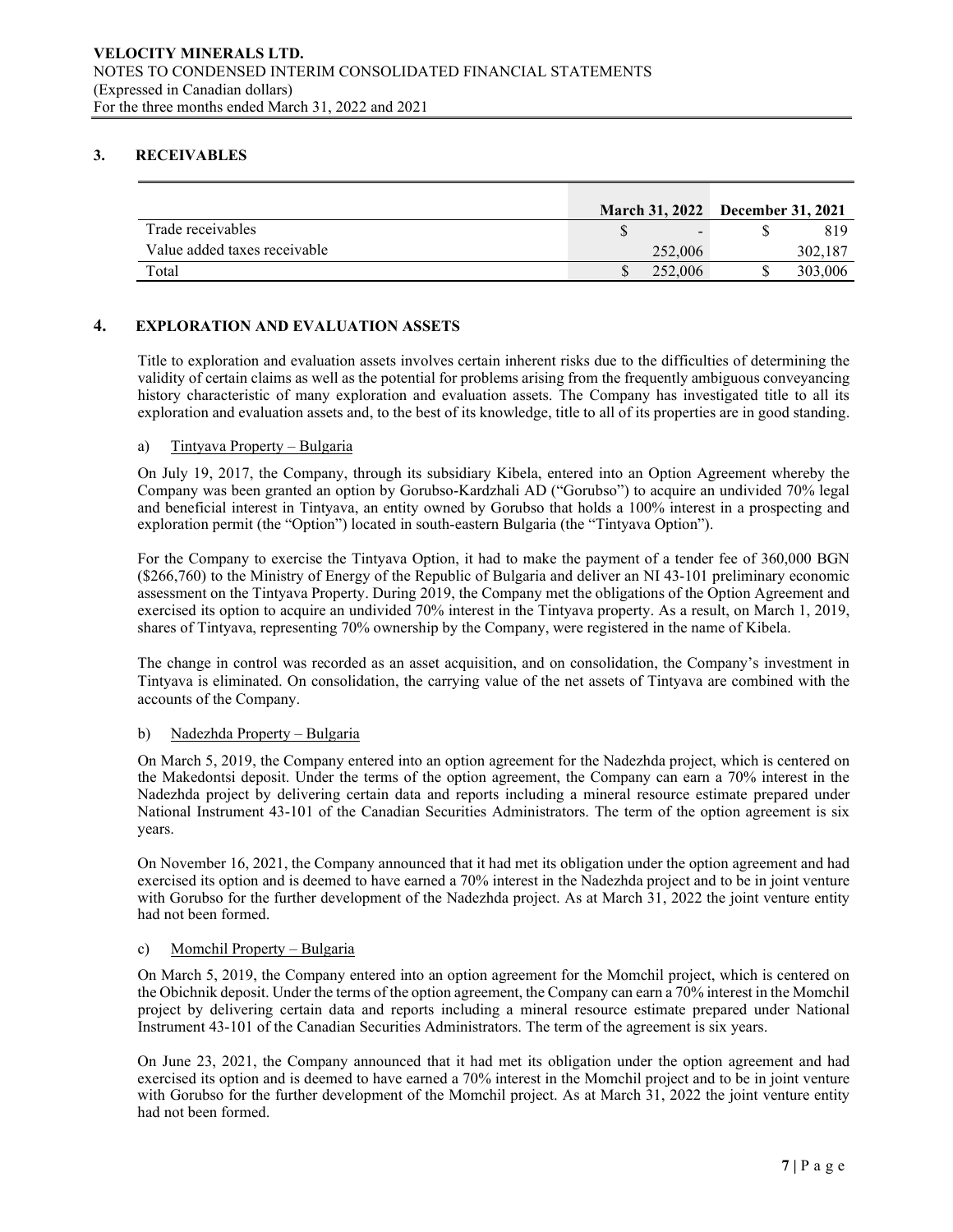# **4. EXPLORATION AND EVALUATION ASSETS** (cont'd…)

#### d) Iglika Property – Bulgaria

On June 26, 2020, the Company entered into a Letter Agreement with Balkan Minerals Development OOD ("BMD"), a Bulgarian private company, and its shareholders, for an exclusive option to acquire a 100% interest in the Iglika gold-copper property ("Iglika") through acquiring all of the issued and outstanding shares of BMD.

Under the terms of the Letter agreement, the Company could have acquired an initial 51% of BMD shares by completing the following: (i) pay BGN 62,500 to BMD on signing of the Letter Agreement and (ii) incur exploration expenditures in the amount of EUR 300,000 by December 31, 2020. The Company could earn the remaining 49% of BMD shares by incurring additional exploration expenditures in the amount of EUR 500,000 by December 31, 2021.

On February 19, 2021, the parties entered into a definitive agreement, which amended the terms of the Letter agreement. Pursuant to the terms of the definitive agreement, the Company could acquire 100% of BMD shares by incurring EUR 300,000 in exploration and evaluation by December 31, 2021. On March 2, 2021, the Company acquired 100% of BMD shares. BMD former shareholders have retained a 2% net smelter returns royalty capped at US\$5,000,000. At any time, 1.5% of the royalty can be purchased for EUR 1,500,000.

The acquisition was accounted for as an asset acquisition. No value was ascribed to the Option Royalty due to the early stage of exploration. There were insignificant assets or liabilities transferred, other than the mineral property.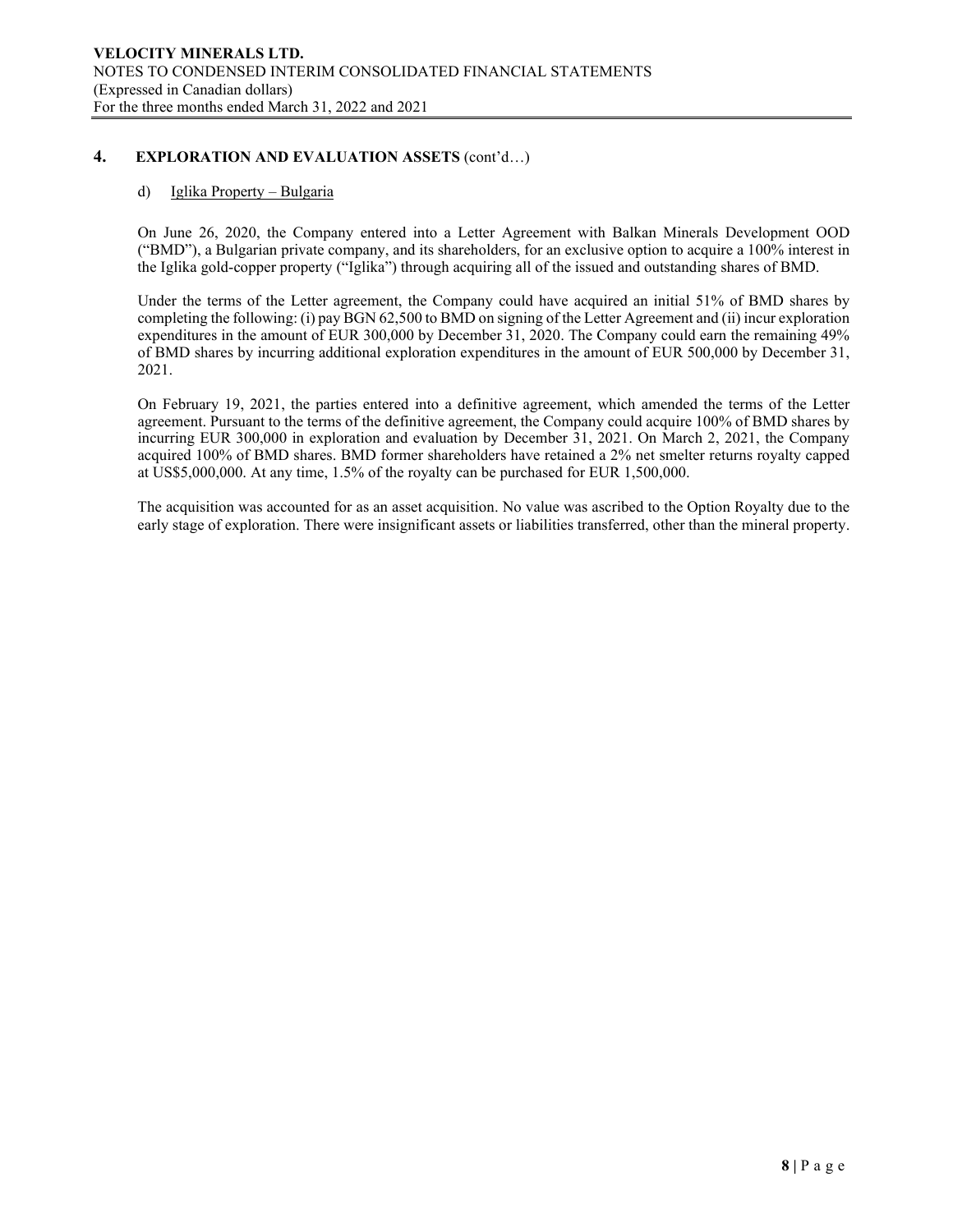# **4. EXPLORATION AND EVALUATION ASSETS** (cont'd…)

# e) Exploration and evaluation assets continuity

|                                   | Tintyava   | Nadezhda | Momchil   | Iglika    | <b>Total</b> |
|-----------------------------------|------------|----------|-----------|-----------|--------------|
|                                   |            | \$       | \$        | \$        | \$           |
| <b>Acquisition costs</b>          |            |          |           |           |              |
| Balance, December 31, 2021        | 2,097,757  | 6,635    | 1,384     | 146,132   | 2,251,908    |
| Additions – legal and claim fees  | 786        | 20,003   | 20,003    | 15,356    | 56,148       |
| Balance, March 31, 2022           | 2,098,543  | 26,638   | 21,387    | 161,488   | 2,308,056    |
| <b>Exploration and evaluation</b> |            |          |           |           |              |
| Balance, December 31, 2021        | 13,307,608 | 655,365  | 5,462,854 | 1,525,799 | 20,951,626   |
| Community relations               | 1,090      |          |           | 48        | 1,138        |
| Drilling and assays               | 7,943      |          |           |           | 7,943        |
| Feasibility study                 | 11,782     |          |           |           | 11,782       |
| Field and vehicles                | 54,888     |          |           | 16,715    | 71,603       |
| Geological                        | 50,631     |          | 6,194     | 960       | 57,785       |
| <b>Salaries</b>                   | 77,644     |          |           | 2,682     | 80,326       |
| Share-based compensation          | 12,171     | 1,247    | 1,247     | 11,635    | 26,300       |
|                                   | 216,149    | 1,247    | 7,441     | 32,040    | 256,877      |
| Balance, March 31, 2022           | 13,523,757 | 656,612  | 5,470,295 | 1,557,839 | 21,208,503   |
| Balance, March 31, 2022           | 15,622,300 | 683,250  | 5,491,682 | 1,719,327 | 23,516,559   |

|                                   | Tintyava   | Nadezhda | Momchil   | Iglika    | <b>Total</b> |
|-----------------------------------|------------|----------|-----------|-----------|--------------|
|                                   | \$         | \$       | \$        | \$        | \$           |
| <b>Acquisition costs</b>          |            |          |           |           |              |
| Balance, December 31, 2020        | 2,040,270  | 1,384    | 1,384     | 106,952   | 2,149,990    |
| Additions - legal and claim fees  | 57,487     | 5,251    |           | 39,180    | 101,918      |
| Balance, December 31, 2021        | 2,097,757  | 6,635    | 1,384     | 146,132   | 2,251,908    |
| <b>Exploration and evaluation</b> |            |          |           |           |              |
| Balance, December 31, 2020        | 9,997,944  | 402,984  | 4,690,197 | 660,556   | 15,751,681   |
| Community relations               | 18,129     |          |           | 24,610    | 42,739       |
| Drilling and assays               | 1,951,090  | 131,903  | 469,382   | 4,926     | 2,557,301    |
| Feasibility study                 | 79,865     | 12,684   | 27,931    |           | 120,480      |
| Field and vehicles                | 281,409    | 15,646   | 45,003    | 96,619    | 438,677      |
| Geological                        | 247,645    | 32,148   | 73,662    | 308,676   | 662,131      |
| Geochemistry                      | 61,949     |          | 20,296    | 67,367    | 149,612      |
| Geophysics                        | 1,740      |          |           | 101,043   | 102,783      |
| Reclamation                       | 46,782     |          |           |           | 46,782       |
| Salaries                          | 595,750    | 59,368   | 135,751   | 173,056   | 963,925      |
| Share-based compensation          | 25,305     | 632      | 632       | 88,946    | 115,515      |
|                                   | 3,309,664  | 252,381  | 772,657   | 865,243   | 5,199,945    |
| Balance, December 31, 2021        | 13,307,608 | 655,365  | 5,462,854 | 1,525,799 | 20,951,626   |
| Balance, December 31, 2021        | 15,405,365 | 662,000  | 5,464,238 | 1,671,931 | 23,203,534   |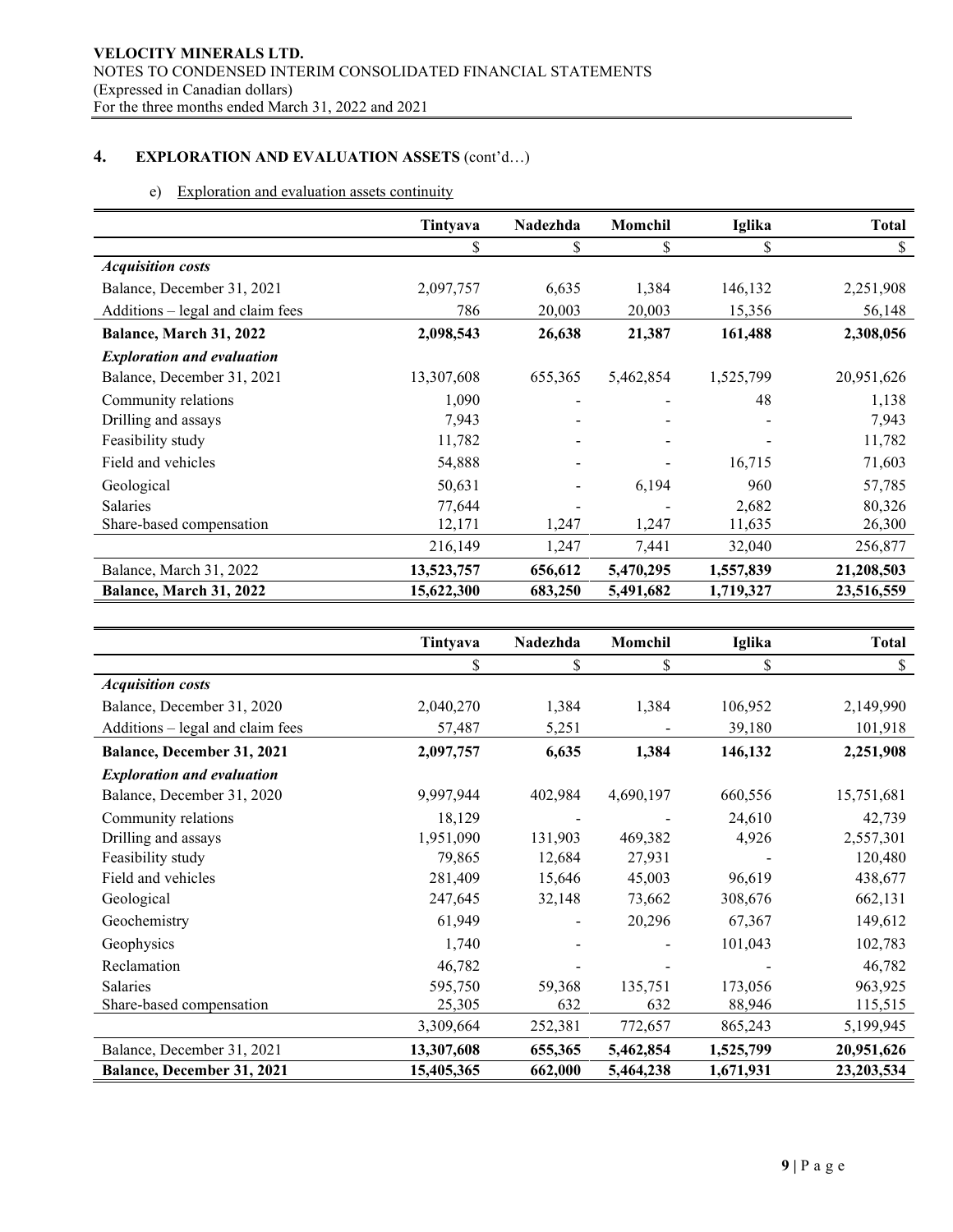#### **5. CONVERTIBLE DEBENTURE**

On March 14, 2019, the Company issued a convertible debenture valued at \$5,094,000 with an interest rate of 8.5% per annum compounded semi-annual, convertible into common shares at \$0.25 per share, with a maturity date of March 14, 2024. For accounting purposes, the convertible debenture is separated into a liability and equity component by first valuing the liability component. The fair value of the liability component at the time of issue was calculated as the discounted cash flows for the convertible debenture assuming an 15% discount rate, which was the estimated rate for a similar debenture without a conversion feature.

Transaction costs of \$132,555, were incurred and have been recorded pro rata against the liability and equity components. The liability balance of the transaction costs will be amortized over the life of the debenture.

On March 26, 2021, all of the Company's Convertible Debentures with a carrying value of \$4,258,883 (aggregate principal of \$5,094,000) and accrued interest of \$208,782 for the period October 1, 2020 to March 26, 2021, were converted to 21,211,136 common shares of the Company.

#### **6. SHARE CAPITAL AND RESERVES**

#### *Authorized share capital*

Unlimited number of common shares without par value and an unlimited number of preferred shares without par value.

#### *Issued share capital*

Three months ended March 31, 2022

There were no share issuances during the three months ended March 31, 2022.

#### Three months ended March 31, 2021

On March 26, 2021, the Company issued 21,211,136 common shares of the Company on the conversion of Convertible Debentures with a carrying value of \$4,258,883 (aggregate principal of \$5,094,000) and accrued interest of \$208,782.

During the three months ended March 31, 2021, the Company issued 775,000 common shares pursuant to stock options exercises for aggregate gross proceeds of \$221,500, and in connection with this, the Company transferred \$125,865 from reserves to share capital. In addition, the Company issued 294,384 common shares for gross proceeds of \$101,087 pursuant to warrants exercises, and in connection with this, the Company transferred \$23,533 from reserves to share capital.

#### **Stock options**

The Company has an incentive stock option plan, which provides that the Board of Directors of the Company may from time-to-time, at its discretion, and in accordance with the TSX-V requirements, grant to directors, officers, employees and technical consultants to the Company, non-transferable stock options to purchase common shares, provided that the number of common shares reserved for issuance will not exceed a rolling 10% of the Company's issued and outstanding common shares at the time the options are granted. Vesting of stock options is at the discretion of the Board of Directors. Stock options are exercisable for a maximum of 10 years, and the exercise price of the stock options is set in accordance with the policies of the TSX-V.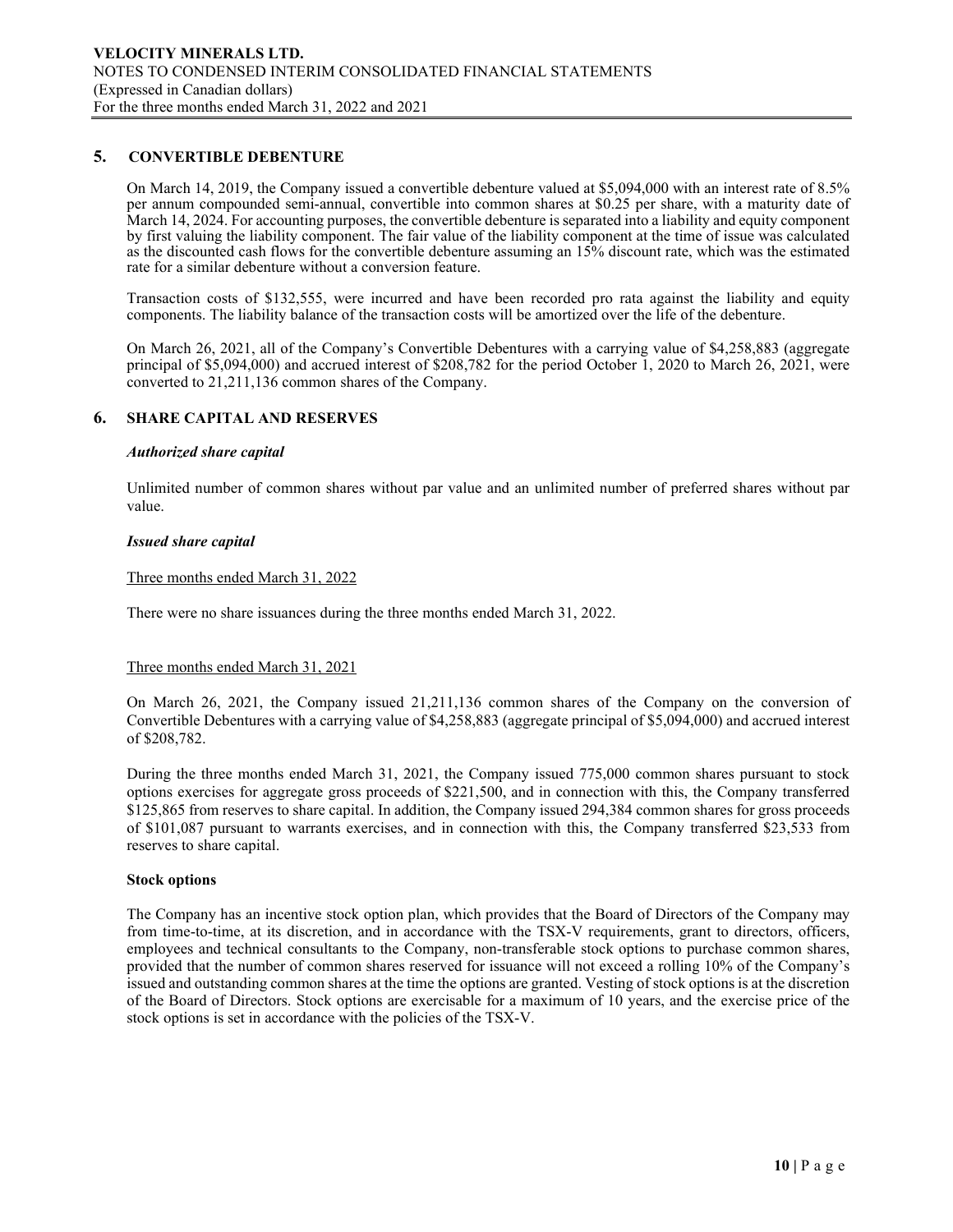# **6. SHARE CAPITAL AND RESERVES** (cont'd…)

#### **Stock options** (cont'd…)

As at March 31, 2022, the Company had stock options outstanding and exercisable enabling the holder to acquire common shares as follows:

| <b>Number of Stock</b><br>options<br>Outstanding | Number of<br><b>Stock options</b><br><b>Exercisable</b> | <b>Exercise</b><br>Price | <b>Expiry Date</b> | <b>Remaining life</b><br>in years |
|--------------------------------------------------|---------------------------------------------------------|--------------------------|--------------------|-----------------------------------|
| 1,500,000                                        | 1,500,000                                               | \$0.34                   | April 7, 2022      | 0.0                               |
| 2,500,000                                        | 2,500,000                                               | \$0.31                   | July 31, 2022      | 0.3                               |
| 300,000                                          | 300,000                                                 | \$0.35                   | September 26, 2022 | 0.5                               |
| 250,000                                          | 250,000                                                 | \$0.31                   | November 14, 2022  | 0.6                               |
| 900,000                                          | 448,200                                                 | \$0.48                   | August 11, 2025    | 3.4                               |
| 1,204,000                                        | 199,864                                                 | \$0.45                   | May 12, 2026       | 4.1                               |
| 6,654,000                                        | 5,198,064                                               | \$0.37                   |                    | 1.4                               |

Stock option transactions are summarized as follows:

|                                            | <b>Number</b><br>of Options |   | <b>Weighted Average</b><br><b>Exercise Price</b> |
|--------------------------------------------|-----------------------------|---|--------------------------------------------------|
| As at December 31, 2020                    | 7,580,000                   |   | 0.35                                             |
| Granted                                    | 1,204,000                   |   | 0.45                                             |
| Cancelled                                  | (200,000)                   |   | 0.35                                             |
| Exercised                                  | (775,000)                   |   | 0.29                                             |
| Expired                                    | (1,150,000)                 |   | 0.42                                             |
| Forfeited                                  | (5,000)                     |   | 0.48                                             |
| As at December 31, 2021 and March 31, 2022 | 6,654,000                   | S | 0.37                                             |
| Number of options currently exercisable    | 5,198,064                   |   | 0.34                                             |

Subsequent to March 31, 2022, 1,500,000 stock options exercisable at \$0.34 expired unexercised.

The Company recognized share-based compensation as follows:

|                                                                                                       | Three months<br>ended March 31,<br>2022 | Three months<br>ended March 31,<br>2021 |
|-------------------------------------------------------------------------------------------------------|-----------------------------------------|-----------------------------------------|
| Included in statement of loss and comprehensive loss<br>Included in exploration and evaluation assets | 29,402<br>26,300                        | 25,056<br>13,055                        |
| Total share-based compensation expense                                                                | 55,702                                  | 38,111                                  |

There were no new stock option grants during the three months ended March 31, 2022 and March 31, 2021.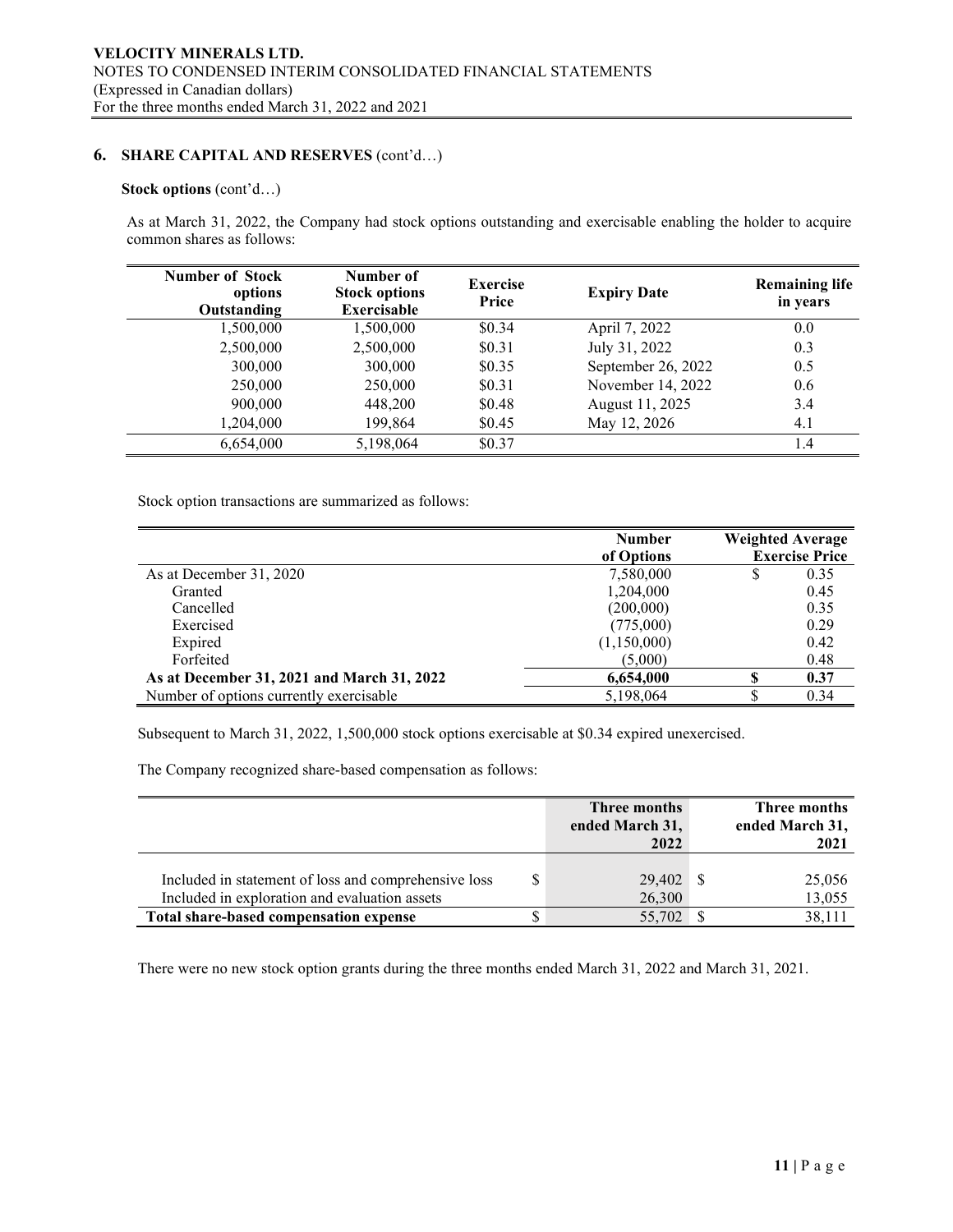# **6. SHARE CAPITAL AND RESERVES** (cont'd…)

#### **Warrants**

The following common share purchase warrants entitle the holder thereof to purchase one common share for each warrant. Warrant transactions are summarized as follows:

|                         | <b>Number of Warrants</b> | <b>Weighted Average Exercise Price</b> |
|-------------------------|---------------------------|----------------------------------------|
| As at December 31, 2020 | 19,456,812                | 0.25                                   |
| Exercised               | (2,918,768)               | 0.21                                   |
| Expired                 | (7,238,044)               | 0.55                                   |
| As at December 31, 2021 | 9,300,000                 | 0.25                                   |
| Expired                 | (9,300,000)               | 0.25                                   |
| As at March 31, 2022    |                           |                                        |

# **7. NON-CONTROLLING INTEREST**

Non-controlling interest ("NCI") in the net assets of consolidated subsidiaries are identified separately from the Company's equity therein. Total comprehensive loss of the Company's subsidiary is attributed to the equity holders of the Company and to the non-controlling interest even if this results in the non-controlling interest having a deficit balance. For the three months ended March 31, 2022 and 2021 and as at March 31, 2022 and December 31, 2021, 30% of the net assets of the Company's consolidated subsidiary, Tintyava, which holds the Tintyava mineral property, were attributable to its non-controlling interest.

The following is summarized financial information of the consolidated subsidiary Tintyava, prepared in accordance with IFRS, modified for fair value adjustments on acquisition and differences in the Company's accounting policies. The information is before inter-company eliminations.

| ended March 31,<br>2022 | ended March 31,<br>2021 |
|-------------------------|-------------------------|
| (86, 883)               | (171, 810)              |
| (26,064)                | (51, 543)               |
|                         |                         |

|                                |   | <b>March 31, 2022</b> |   | December 31, 2021 |
|--------------------------------|---|-----------------------|---|-------------------|
| Current assets                 | S | 298,218               | S | 381,613           |
| Non-current assets             |   | 15,164,451            |   | 15,023,645        |
| Current liabilities            |   | (463, 123)            |   | (517,992)         |
| Non-current liabilities        |   | (20, 334)             |   | (24, 143)         |
| Net assets                     |   | 14,979,212            |   | 14,863,123        |
| Net assets attributable to NCI |   | 4,493,764             |   | 4,458,937         |
|                                |   |                       |   |                   |